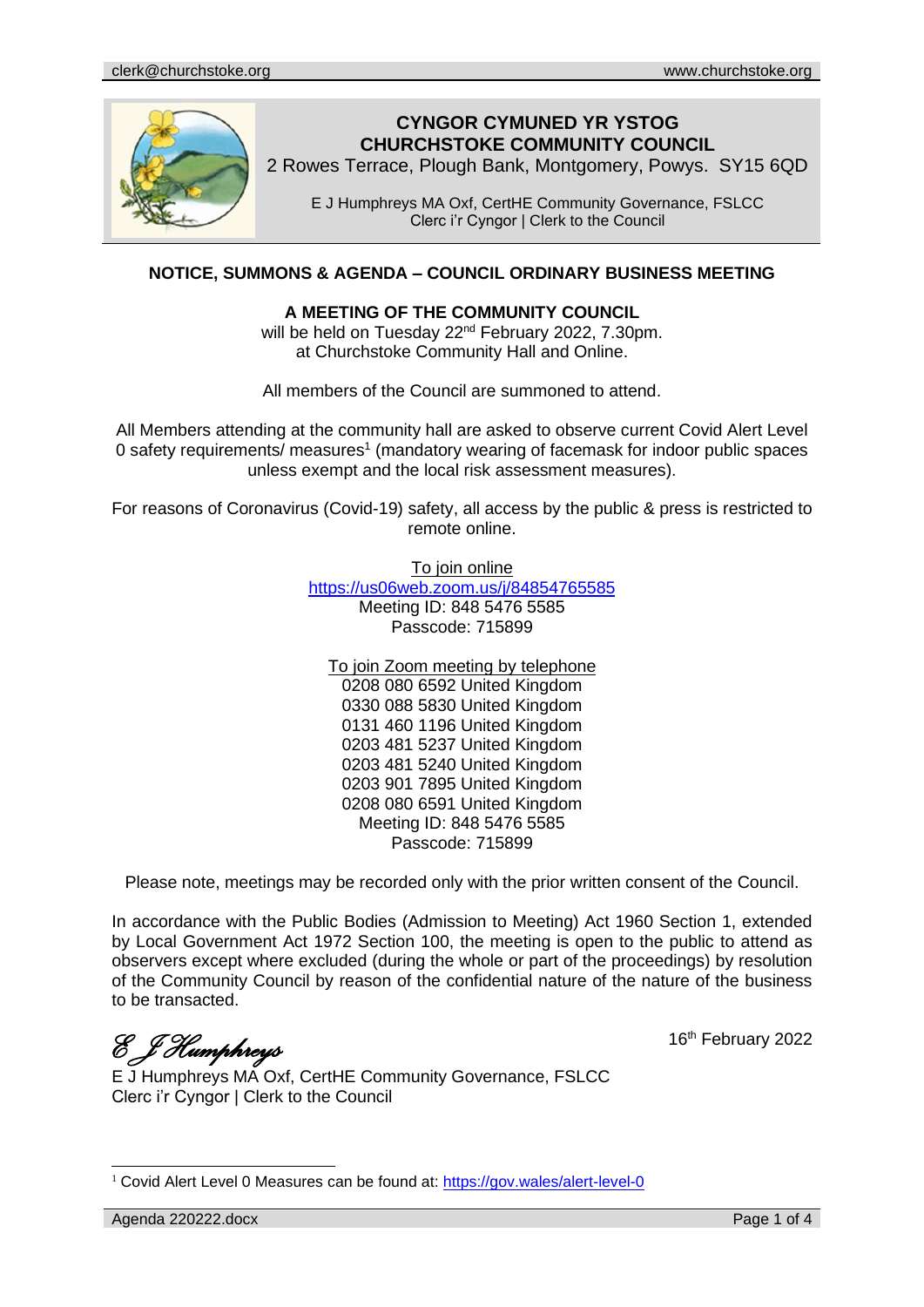#### **AGENDA**

- **1.0 Welcome, Attendance, Remote Meeting Etiquette and Apologies for Absence:** to record attendance, to recap on the remote meeting etiquette, and to receive and resolve if desired to approve absence(s) (paper 1).
- **2.0 Declarations of Members' Interests and Dispensations:** to receive declarations of interest from Members in accordance with Part III of the Local Government Act 2000, which established the Local Government Code of Conduct for Members, and to note Members' dispensations. Members are asked to submit any declaration forms to the Clerk (papers 2a-b).
- **3.0 Public Participation:** to receive members of the public who wish to address the council in respect of any item of business included in the agenda. Any member of the public wishing to speak must notify the Clerk by email to [clerk@churchstoke.org](mailto:clerk@churchstoke.org) or telephone 01686-668790 or in person, no later than 15 minutes prior to the start of the meeting. Members of the public addressing the council are asked to respect matters of confidentiality and privacy.

#### **4.0 Electoral Matters:**

- 4.1 Hyssington Ward: further to the Declaration of Vacancy dated  $4<sup>th</sup>$  Jul'21 and Notice of Intent to Co-Opt 8<sup>th</sup> Aug'21, to receive expressions of interest and to co-opt to the vacancy in the office of community councillor for Hyssington Ward.
- 4.2 Elections May 2022: to brief Council verbally for information, on the elections timetable and process as relayed by the elections office at Clerks' briefing  $17<sup>th</sup>$  Feb'22.

#### **5.0 Minutes of Previous Meetings**

- 5.1 To approve & sign the minutes as a correct record of the remote Ordinary Business Meeting 18<sup>th</sup> January 2021 (paper 5.1).
- 5.2 To report, for information purposes only, matters arising from the minutes of the remote Ordinary Business Meeting 18<sup>th</sup> January 2021.

#### **6.0 Planning & Building Control**

- 6.1 Planning & Building Control Correspondence:
	- 6.1.1 Powys CC: to receive for information, an update for Community & Town Councils in Powys on the Riverine Special Areas for Conservation & Phosphorous/ Phosphate position and actions (paper 6.1.1)
	- 6.1.2 Planning Aid Wales: to receive details of training opportunities, if any, and to resolve if desired on attendance (inc. papers 6.1.2a-c)
	- 6.1.3 Other Correspondence: to receive and circulate for information such other planning and building control general correspondence as will be brought to the attention of the council by the Clerk.
- 6.2 Powys CC Planning Determinations: to report from Powys CC notifying the community council of planning decisions, if any, in the community council area (paper 6.2a-b).
- 6.3 Planning Inspectorate Appeals: Notices of Appeals: to receive & resolve responses to Notices of Planning Appeals including but not limited to those listed below. Later Notices may be considered at the discretion of the Chair:

| Ret. | Developer                        | <b>Site</b> | <b>IDescription</b> |
|------|----------------------------------|-------------|---------------------|
|      | None at date of issue of agenda. |             |                     |

6.4 Pre-application Consultations by Developers: to receive & resolve responses to preapplication consultations including but not limited to those listed below. Later applications may be considered at the discretion of the Chair:

| Ret                              | Developer | Site | Description |  |  |
|----------------------------------|-----------|------|-------------|--|--|
| None at date of issue of agenda. |           |      |             |  |  |

Agenda 220222.docx Page 2 of 4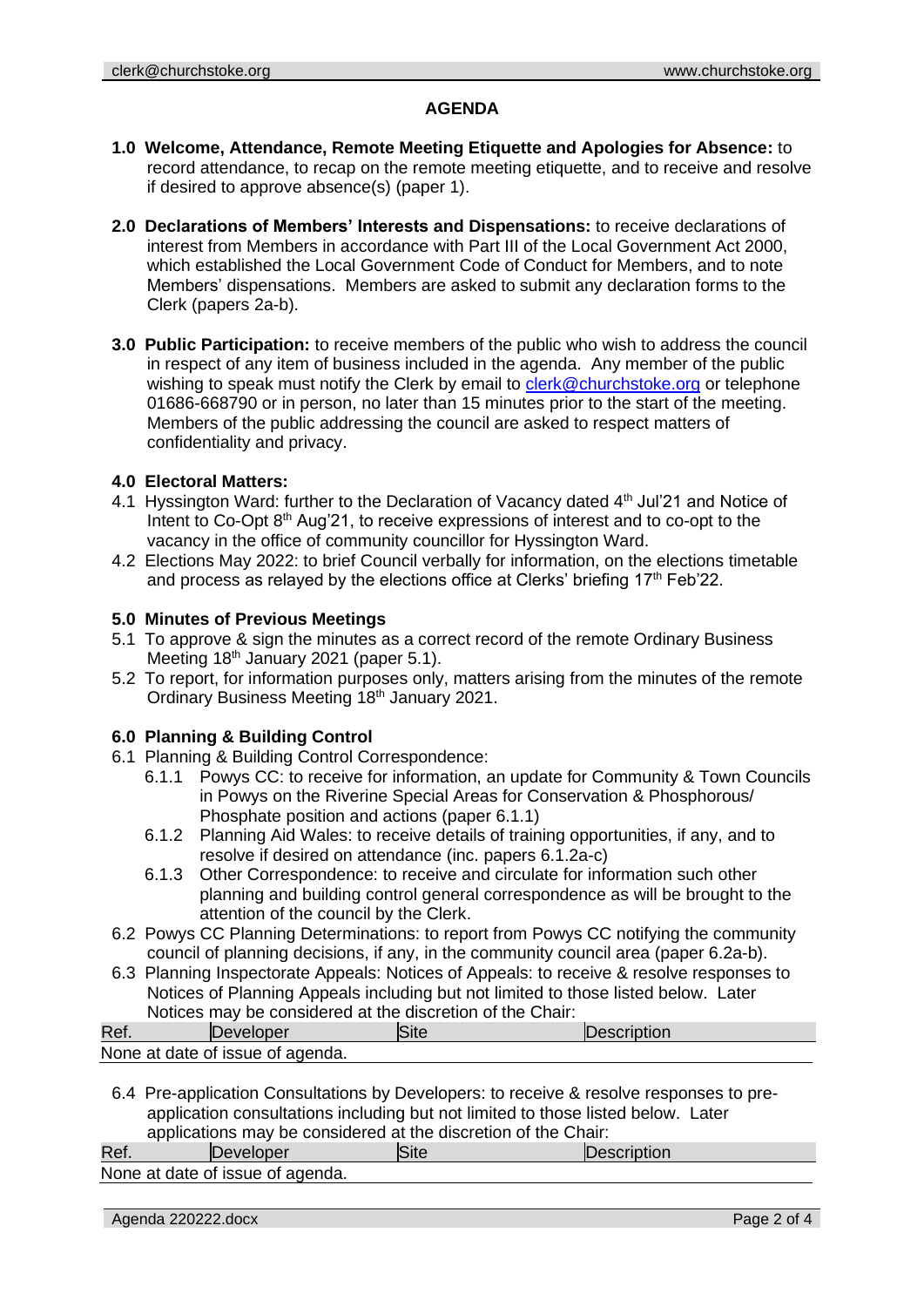#### 6.5 Planning Applications:

- 6.5.1 To receive, for information, representations regarding planning applications, if any)
- 6.5.2 To receive & resolve responses to consultations (full application(s) detail(s) at http://pa.powys.gov.uk/online-applications/?lang=EN) including but not limited to those listed below. Later applications may be considered at the discretion of the Chair:

| Ref. |  |  |
|------|--|--|
|      |  |  |

6.6 Applications for Works to Trees Subject to Tree Preservation Order or in a Conservation Area: to receive & resolve responses to consultations including but not limited to those listed below. Later applications may be considered at the discretion of the Chair:

| Ref.                           | Applicant                     | Site: | Description                                          |
|--------------------------------|-------------------------------|-------|------------------------------------------------------|
|                                | 22/0146/TRE Mr Philip Delves, |       | Elmhurst, Churchstoke Application for works to trees |
|                                | Elmhurst, Churchstoke         |       | lin a conservation area                              |
| $($ Papers 6.6a- $\vert$<br>d) |                               |       |                                                      |

- 6.7 Planning Enforcement:
	- 6.7.1 From other bodies to CCC: to report for information, planning enforcement matters within the community as will be brought to the attention of the council by the Clerk.
		- a) Powys CC: BOC/21/0002 Rear of Courthouse Inn, Churchstoke: to receive information on case closure (paper 6.7.1a)
	- 6.7.2 From CCC to other bodies: to resolve reports of planning enforcement matters within the community.

#### **7.0 Recreation**

7.1 Her Majesty The Queen's Platinum Jubilee: to receive information and to resolve whether/ how to support the community celebrate the Queen's Platinum Jubilee (papers 7.1c-d; papers 7.1a-b to follow).

#### **8.0 Reports from Representatives to Outside Bodies**

- 8.1 Friends of the Green and Horsewell (FOTGAH): Village Green at Hyssington: to report, and to resolve if desired, from CCC's representative to FOTGAH (Cllr R K McLintock).
- 8.2 Powys CC Liaison Meeting: to report from the Powys CC/ Community & Towm Councils meeting 1<sup>st</sup> Feb'22 (papers 8.2a-b).

# **9.0 Finance and Assets**

- 9.1 Finance Specific Correspondence: to receive and circulate for information such financial correspondence, if any, as will be brought to the attention of the council by the Clerk.
- 9.2 Items Received Since Last Meeting: to report for information.

| Chq                               | Payee                          | <b>Description</b>                                                             | £ex vat | £vat  | <b>£total</b> |
|-----------------------------------|--------------------------------|--------------------------------------------------------------------------------|---------|-------|---------------|
| 1432                              | E J Humphreys                  | <b>Re-imburse for Certificates</b><br>of Grant of Exclusive Right<br>of Burial | 110.00  | 22.00 | 132.00        |
| 1433                              | <b>SLCC Enterprises</b><br>Ltd | 12th Edn Local Council<br>Administration                                       | 119.00  | 0.00  | 119.00        |
| 1434                              | E J Humphreys                  | Re-imburse for Norton<br>anti-virus 26/01/2022                                 | 79.16   | 15.83 | 94.99         |
| 1435                              | Powys CC                       | Rec Field Trade refuse bin<br>01-10-2021 to 31-12-2021                         | 41.23   | 0.00  | 41.23         |
| 1436                              | GloverSure Ltd                 | Deleting & creating email<br>accounts                                          | 12.35   | 2.47  | 14.82         |
| Page 3 of 4<br>Agenda 220222.docx |                                |                                                                                |         |       |               |

9.3 Items for Payment: to resolve to approve items for payment as follows: